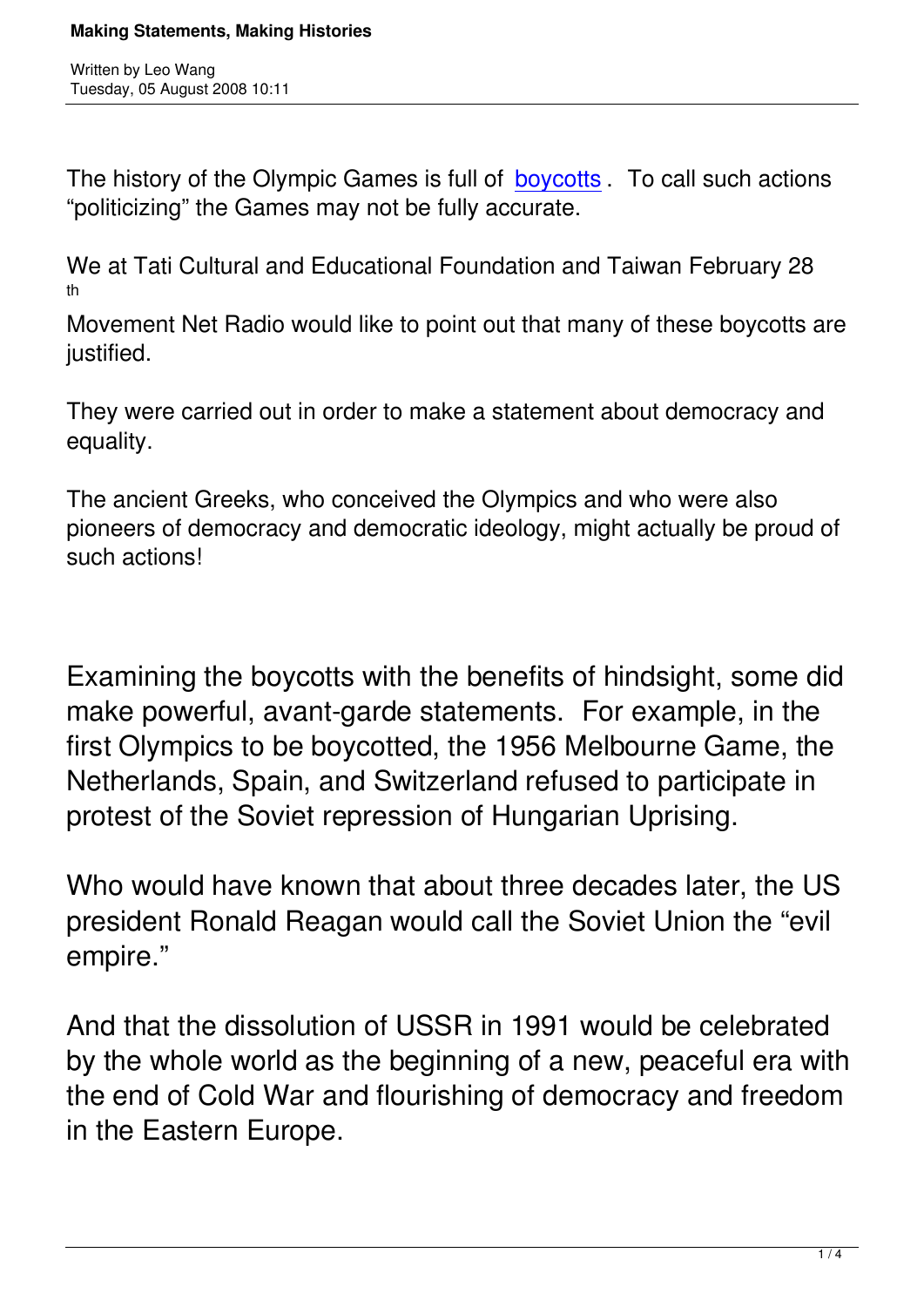Written by Leo Wang Tuesday, 05 August 2008 10:11

In the same year's Olympics boycott, the world also witnessed the attempt to resist imperial rule and aggression. Cambodia, Egypt, Iraq, and Lebanon also refused participating the Melbourne Game to protest joint military attack on Egypt, for the country's decision to nationalize the Suez Canal after Britain and the United States withdrew their funding to build the Aswan Dam. The

four former French colonies' resistance against the joint military attack carried out by Britain, France and Israel proved to be effective in ending the British and French imperialism in Middle East and Southeast Asia.

The Suez Crisis of 1956 turned out to be the last British military expedition abroad without the US assistance.

Then there is the African's well-known struggle against Apartheid. A large number of African countries threatened to boycott the 1972 and 1976 Games to force the International Olympic Committee (IOC) to ban South Africa, Rhodesia, and New Zealand. Since then, the issue of racial equality gained further momentum, especially within the United States.

We, the Taiwanese people, certainly took our part in making a statement in the history of Olympic Games. In resistance against PRC's pressure to undermine our sovereignty, we boycotted the 1976 and 1980 Games.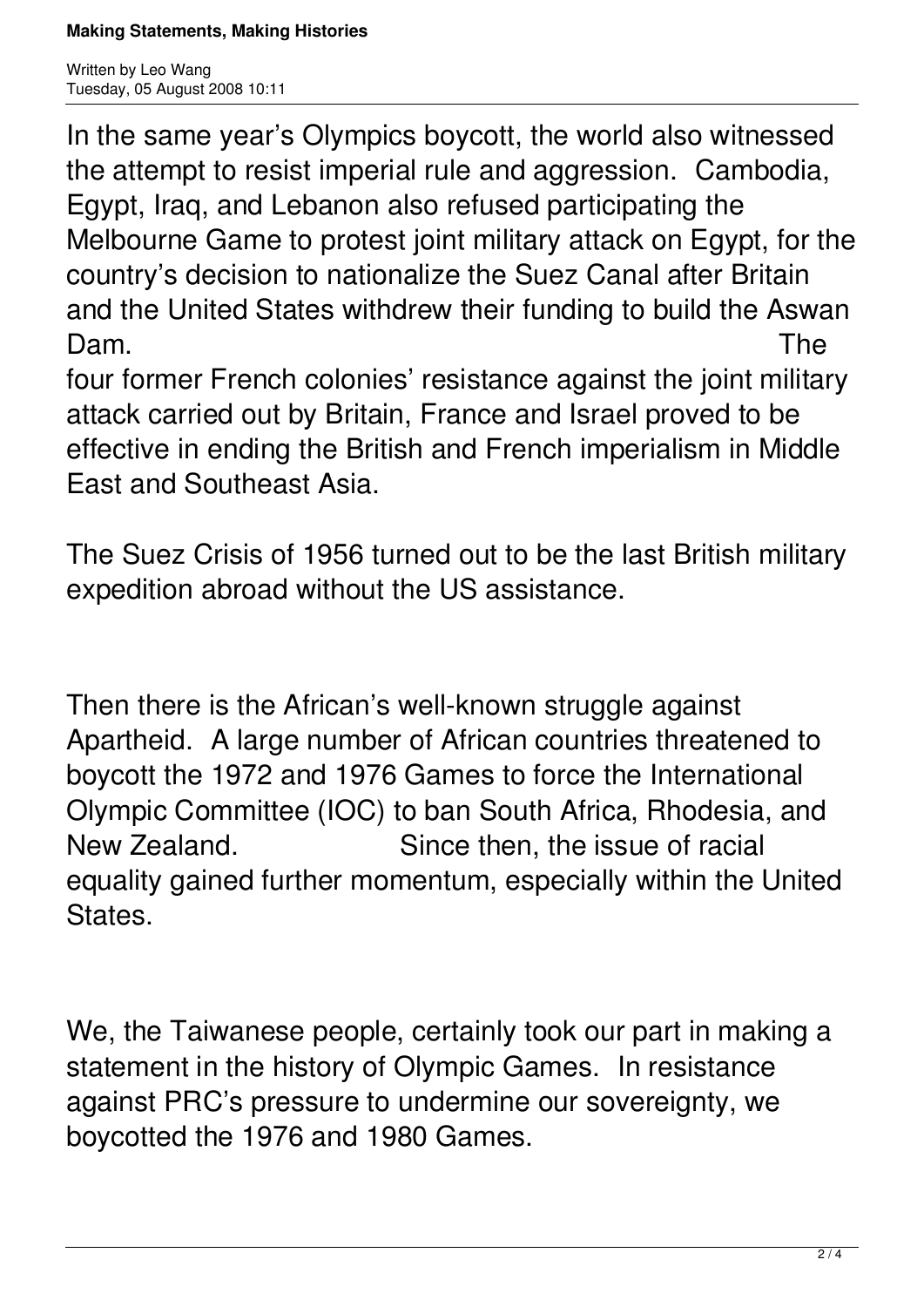In contrast to Richard Halloran's article title (see Beijing Politicizing the Olympics

), we, at Tati and the Taiwan February 28 [th](http://taiwantt.org.tw/taipeitimes/2008/08/20080803.htm)

Movement Net Radio, never see the aforementioned Olympic Games boycotts as politicizing or even political.

They are about human rights, about international peace, and about racial equality.

All are noble causes of humanity and well-accepted ideologies among civilized societies.

My friends, we are making histories again. In the face of a dominant, authoritarian regime, namely the People's Republic of China, we, at Taiwan, is called to our historical duty to make strong statements against human rights oppression.

It is time to make strong, worthy, and noble statements.

We invite you to speak up against PRC and against the China-supplicant KMT administration in Taiwan at tati@taiwantt.org.tw